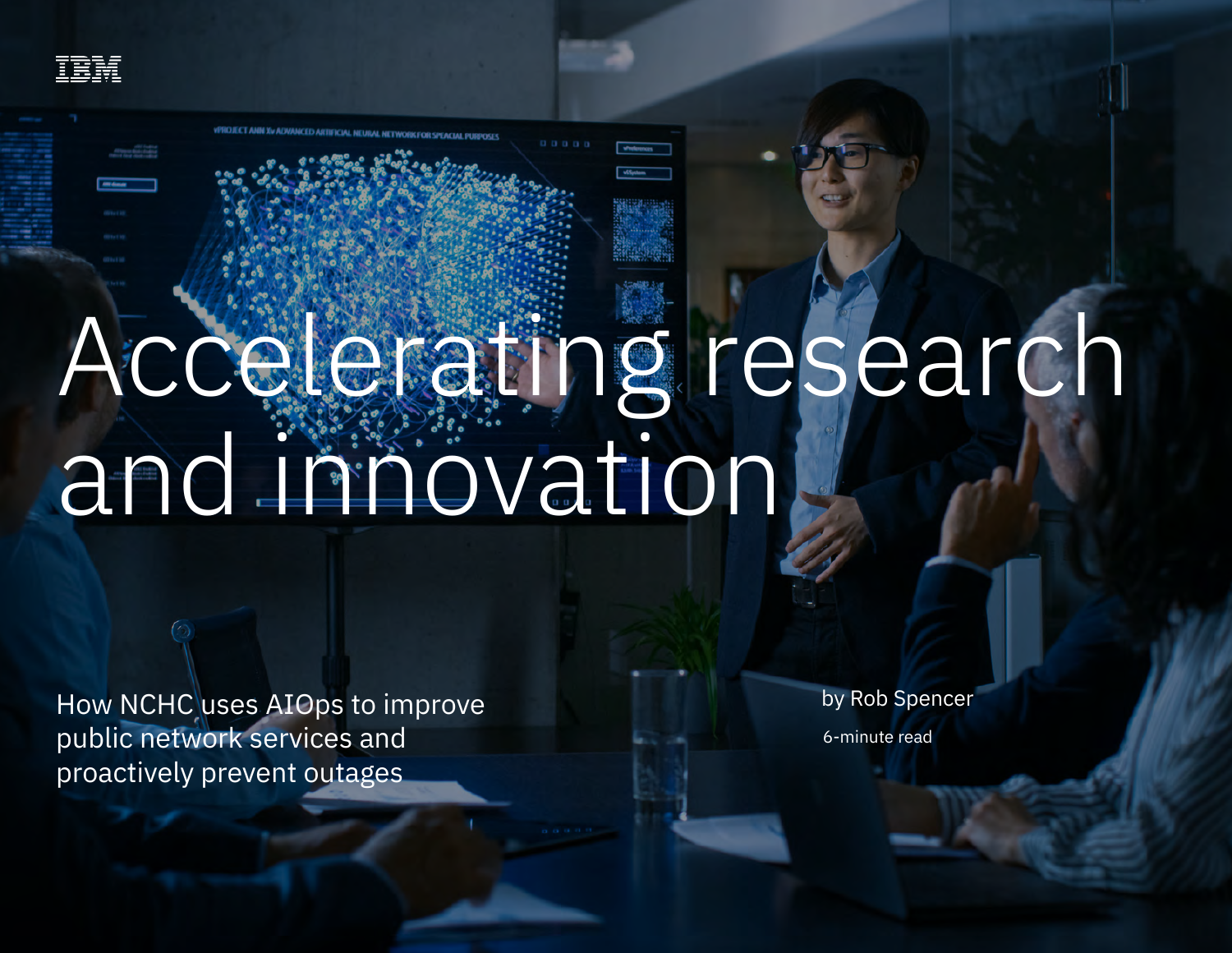he speed of research matters. During the COVID-19 pandemic, it's been the difference between life and death for millions.  $\prod$ 

In Taiwan, where the pandemic response has been exceptionally effective at limiting outbreaks and death, the National Center for Highperformance Computing (NCHC) helps accelerate research and innovation nationwide by providing access to supercomputers and analytics and by facilitating nationwide networks for data sharing and collaboration.

Although NCHC supports research in all disciplines, the urgency of the pandemic



inspired it to launch successive "Tech v Virus" programs, which call for universities, research organizations, enterprises and startups to find new ways to fight the spread of the SARS-

CoV-2 coronavirus. One high-profile breakthrough so far is a stethoscope that visualizes a patient's breathing, helping doctors and nurses reduce close contact with potentially infected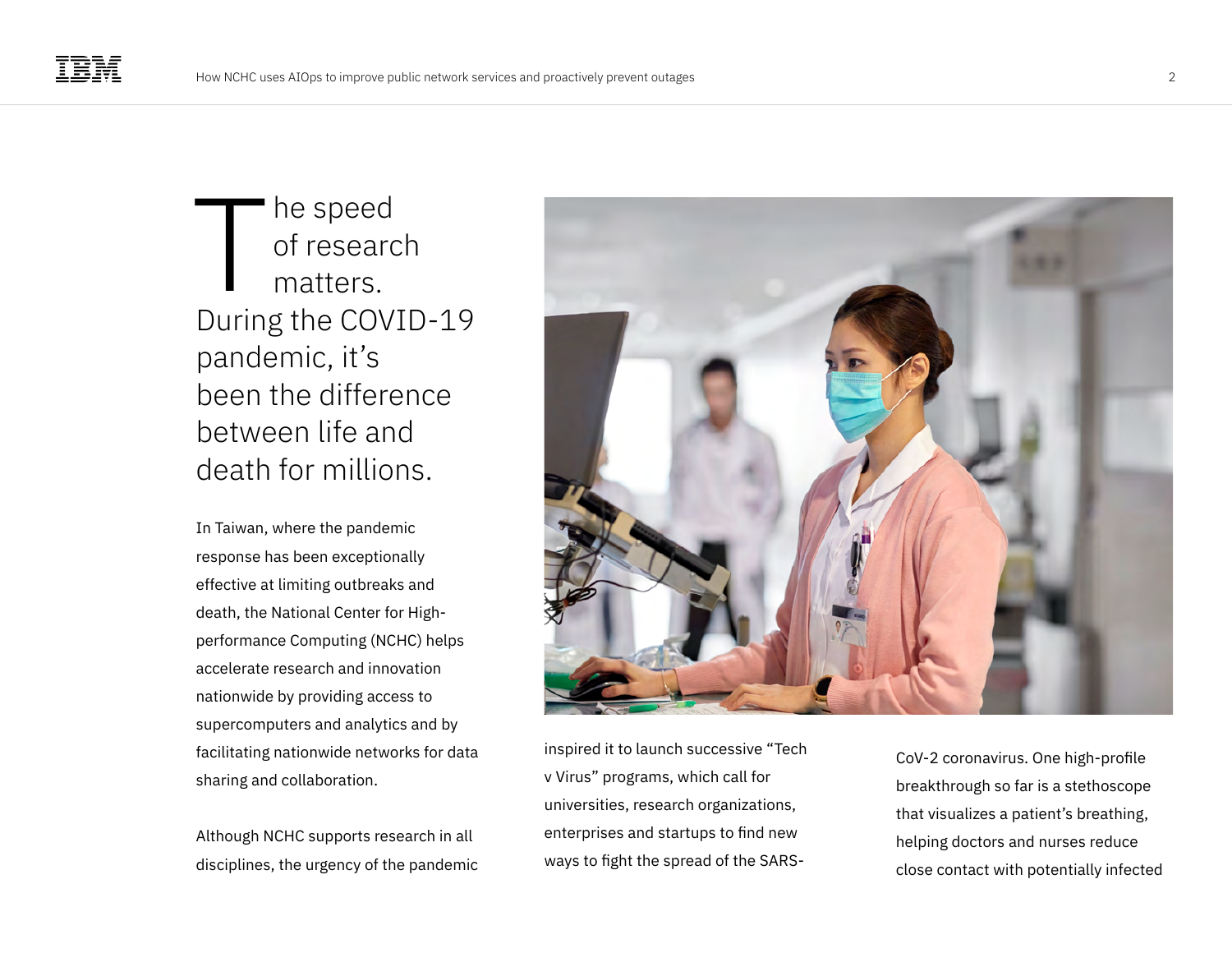patients—thus reducing risk of transmission. Another is a map of the COVID-19 gene's evolution, helping predict routes of spread.

To support efforts like these, and hundreds of others in all fields, NCHC wants to ensure that research moves as fast as it can. That's why it continues evolving its Taiwania series of supercomputers, which includes one of the 50 most powerful computers in the world. That's why it provides AI services—including tools based on IBM Cloud Pak® for Data. And that's why NCHC recently worked with the [IBM Garage™](https://www.ibm.com/garage) to implement the [IBM Cloud Pak for Watson](https://www.ibm.com/cloud/cloud-pak-for-watson-aiops)  [AIOps](https://www.ibm.com/cloud/cloud-pak-for-watson-aiops) solution, applying AI-based automation to maximize resilience and performance.

Reduced mean time to detect

 $\frac{1}{\text{time to detect}}$  55%

for service-impacting issues

**Identifies** potential outages

25 hours

earlier than before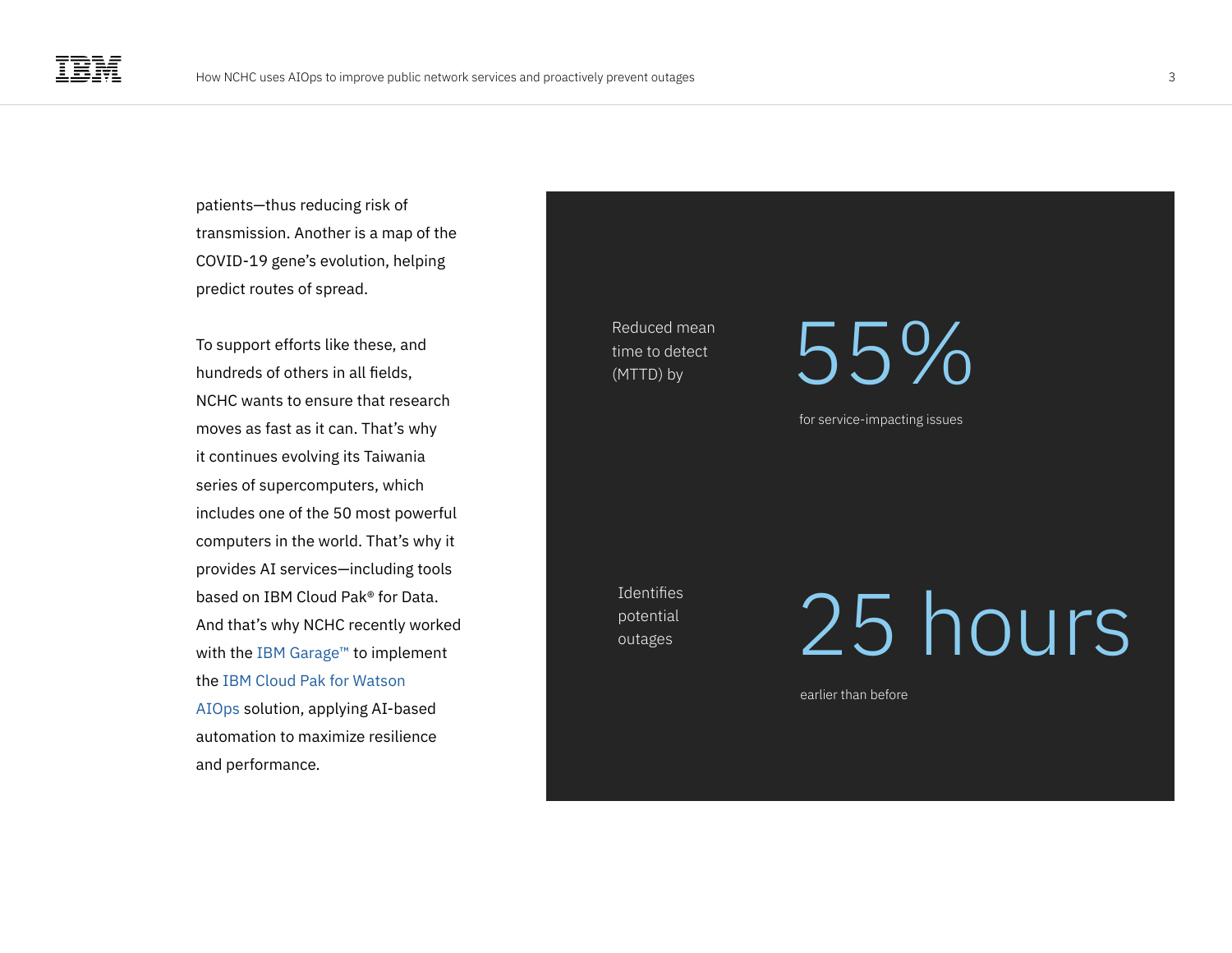# Cutting through IT Ops complexity

Taiwan has several major public computing networks that crisscross the country and allow researchers to share information and collaborate. Some of the networks are specialized for academia, some for government and some for industry. But increasingly especially in response to the COVID-19 pandemic—research initiatives have demanded cross-discipline efforts and cross-network collaboration. Fast information sharing between the public networks is crucial.

So NCHC began a new initiative: building a central network exchange. But bringing the networks together



presented a new layer of challenges. The different networks were equipped with a disparate array of monitoring tools and data log sources and formats. The complexity complicated management, which kept NCHC from quickly filtering alarms to detect significant issues and prevent outages. Outages, in

turn, would impede data sharing and collaboration across the networks.

To fulfill the purpose of the central exchange—accelerating nationwide research collaboration—NCHC needed a way to cut through the complexity of IT operations management. It turned to AIOps.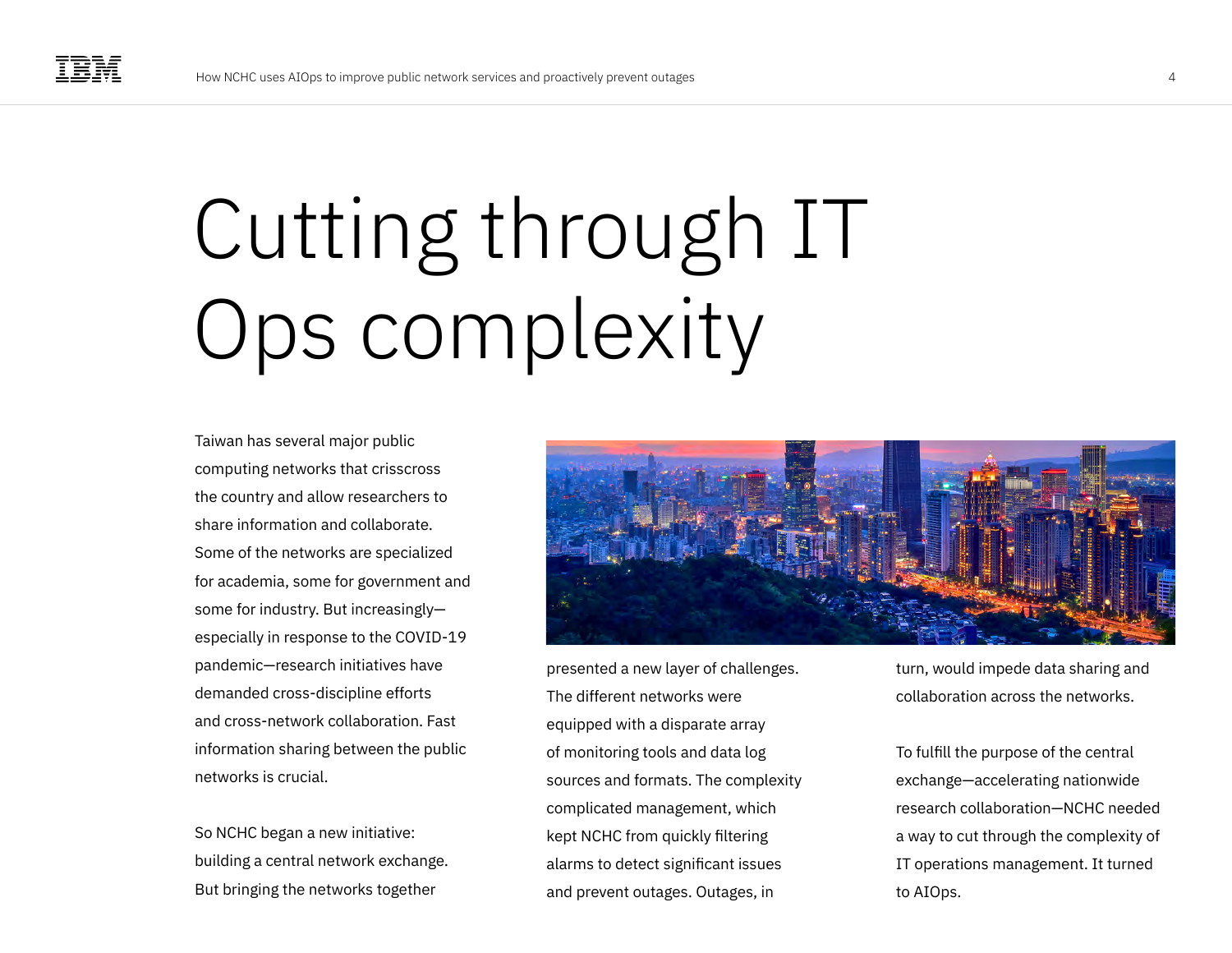# Predictive maintenance with AIOps

As part of its search for a solution, NCHC worked with the IBM Garage to run a proof of concept (POC) based on IBM Cloud Pak for Watson AIOps software.

The goal of the POC was to gauge the real-world impact of the potential solution. NCHC provided operations data and networking log data from reallife scenarios—where some networking equipment is breaking down and would create outages, for example.

The NCHC and IBM teams then used IBM Cloud Pak for Watson AIOps as a central integrator of the network



exchange's diverse array of IT operations tools, producing a holistic view of the entire infrastructure. And by feeding structured and unstructured data into the solution's AI Manager component, NCHC and the IBM Garage team were able to train AI models to

automatically, and proactively, manage problems and incidents.

The results were excellent. The teams achieved a 55% shorter mean time to detect (MTTD) issues that would affect service.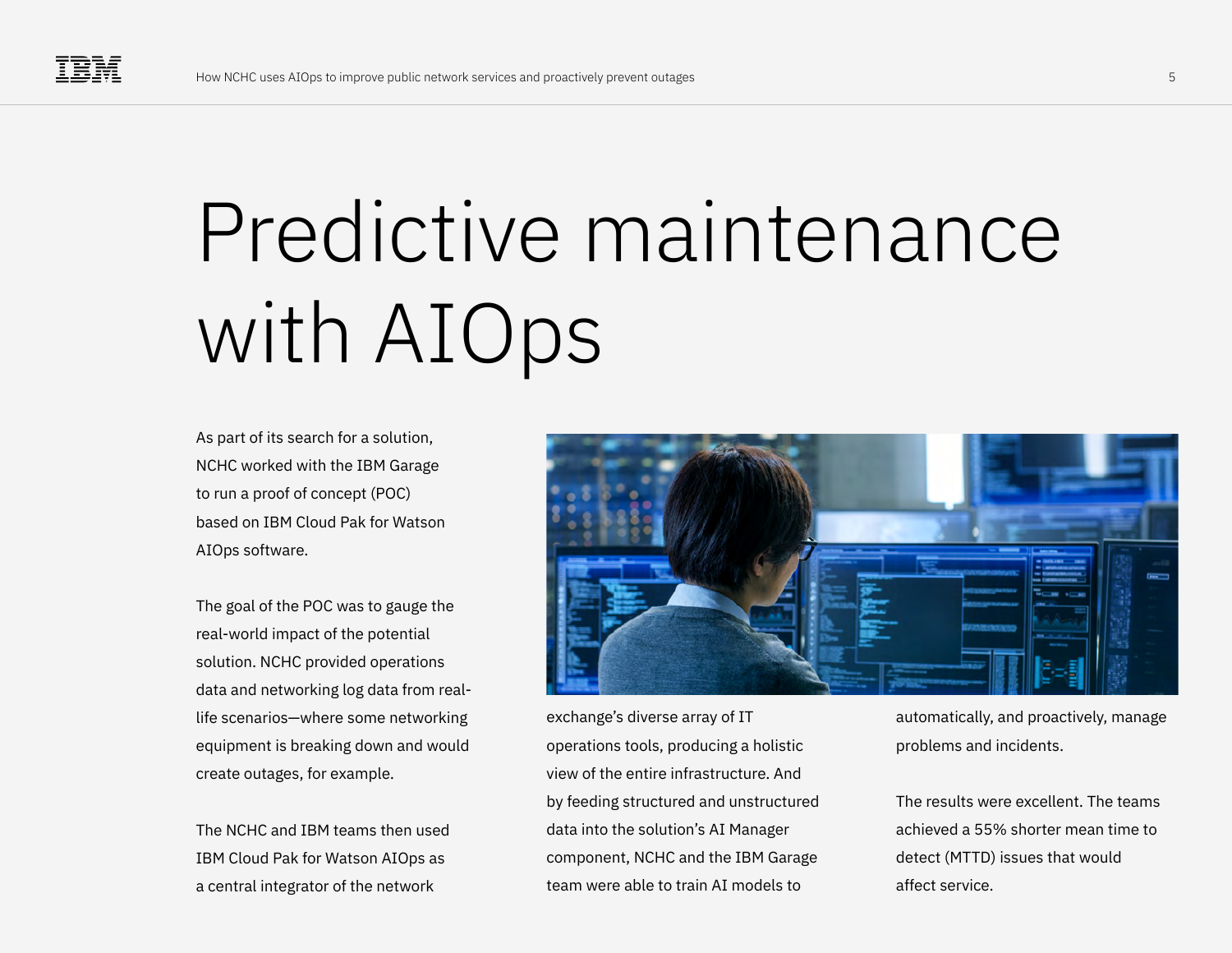Based on the success of the POC, NCHC and the IBM® Customer Success Manager team deployed IBM Cloud Pak for Watson AIOps into the exchange center production environment. NCHC now uses the following components of IBM Cloud Pak for Watson AIOps:

- AI Manager: to ingest structured and unstructured data and train AI models to proactively manage problems and incidents. All alerts generated by AI Manager are published as a story in a ChatOps interface that NCHC staff use as the single source of truth for monitoring the exchange center.
- Event Manager: to import all network device logs via a pre-defined batch program, and to reduce network noise with event grouping, which will reduce operational costs significantly.
- Metric Manager: to ingest all network device metric data, such as CPU, memory and disk usage, and provide a holistic view of device statuses.

By feeding structured and unstructured data into the solution's AI Manager component, NCHC and the IBM Garage team were able to train AI models to automatically, and proactively, manage problems and incidents.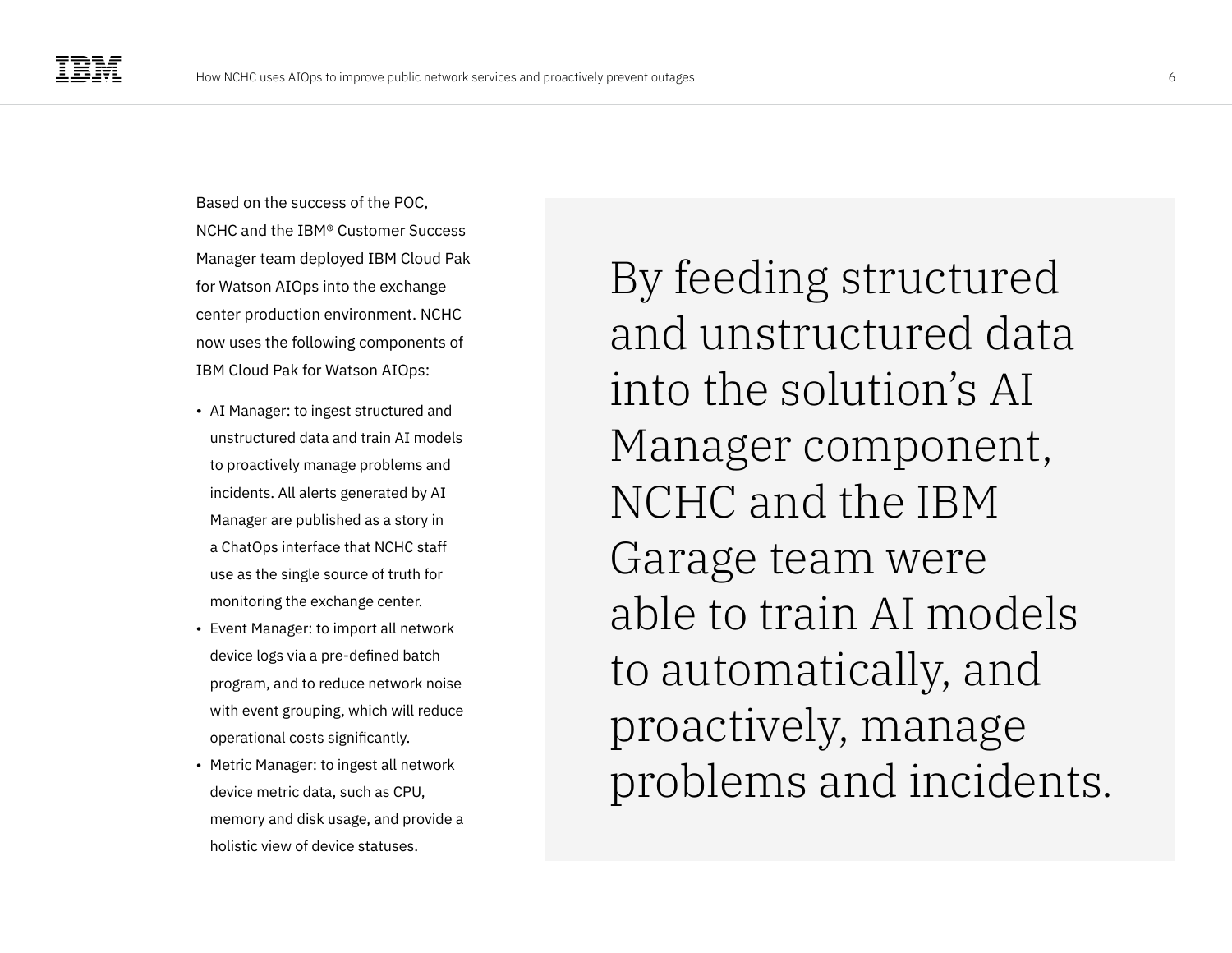### Driving ongoing discovery and innovation

The MTTD reduction means that NCHC can detect potential outages 25 hours earlier than it could before—helping NCHC see and resolve the outages before they occur.

So far, these impressive results have come in response to common, known problems. NCHC knows that unique, unexpected issues will arise and provide new tests for the solution, but the organization expects similar results. Ultimately, NCHC expects that its adoption of AIOps will help keep information channels open so that research projects across Taiwan have the critical data they need to keep making progress toward discovery and innovation.